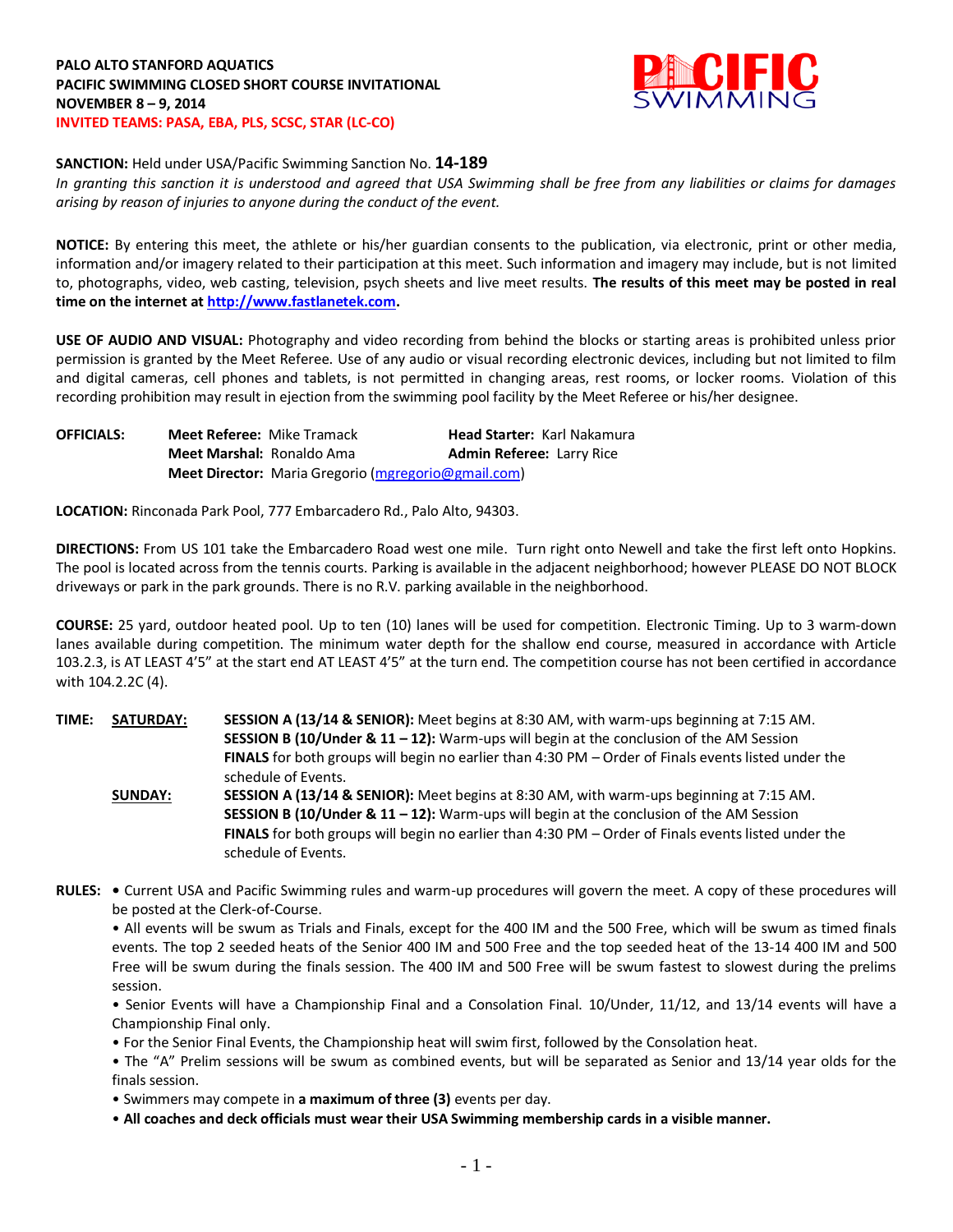**DECK CHANGING:** Except where venue facilities require otherwise, changing into or out of swimsuits other than in locker rooms or other designated areas is prohibited.

**UNACCOMPANIED SWIMMERS:** Any USA-S athlete-member competing at the meet must be accompanied by a USA Swimming member-coach for the purposes of athlete supervision during warm-up, competition and warm-down. If a coach-member of the athlete's USA-S Club does not attend the meet to serve in said supervisory capacity, it is the responsibility of the swimmer or the swimmer's legal guardian to arrange for supervision by a USA-S member-coach. The Meet Director or Meet Referee may assist the swimmer in making arrangements for such supervision; however, it is recommended that such arrangements be made in advance of the meet by the athlete's USA-S Club Member-Coach.

**RACING STARTS:** Swimmers must be certified by a USA-S member-coach as being proficient in performing a racing start, or must start the race in the water. It is the responsibility of the swimmer or the swimmer's legal guardian to ensure compliance with this requirement.

## **RESTRICTIONS:**

- Smoking and the use of other tobacco products is prohibited on the pool deck, in the locker rooms, in spectator seating, on standing areas and in all areas used by swimmers, during the meet and during warmup periods.
- Sale and use of alcoholic beverages is prohibited in all areas of the meet venue.
- No glass containers are allowed in the meet venue.
- No propane heater is permitted except for snack bar/meet operations.
- All shelters must be properly secured.
- Except where venue facilities require otherwise, changing into or out of swimsuits other than in locker rooms or other designated areas is not appropriate and is strongly discouraged.
- Destructive devices, to include but not limited to, explosive devices and equipment, firearms (open or concealed), blades,  $\bullet$ knives, mace, stun guns and blunt objects are strictly prohibited in the swimming facility and its surrounding areas. If observed, the Meet Referee or his/her designee may result in the reporting to law enforcement authorities and ejection from the facility. Law enforcement officers (LEO) are exempt per applicable laws.

## **ELIGIBILITY:**

- Swimmers must be current members of USA-S and enter their name and registration number on the meet entry card as  $\bullet$ they are shown on their Registration Card. If this is not done, it may be difficult to match the swimmer with the registration and times database. The meet host will check all swimmer registrations against the SWIMS database and if not found to be registered, the Meet Director shall accept the registration at the meet (a \$10 surcharge will be added to the regular registration fee). Duplicate registrations will be refunded by mail.
- Entries with **"NO TIME" will be REJECTED.**  $\bullet$
- Entry times submitted for this meet will be checked against a computer database and may be changed in accordance with  $\bullet$ Pacific Swimming Entry Time Verification Procedures.
- $\bullet$ Disabled swimmers are welcome to attend this meet and should contact the Meet Director or Meet Referee regarding and special accommodations on entry times and seeding per Pacific Swimming policy.
- The swimmer's age will be the age of the swimmer on the first day of the meet.  $\bullet$
- The meet will adhere to the PASA Invitational time standards for 10/Under and 11/12 year olds and the Pacific Swimming Senior-Open time standards for the 13/14 and Senior divisions. **Coach verified times WILL be accepted for this meet.**

**ENTRY FEES:** \$6.50 per individual event, \$5.00 participation fee per swimmer. Entry fees are due on Saturday, November 8<sup>th</sup>.

**ENTRIES: Entries will only be accepted via Hytek Team Entry.** Only ONE Hytek Team Entry File per club. Entered times must be submitted in SCY. We will adhere to the PASA Invite time standards listed below. Coach Verified times will be accepted for this meet. Entries must be received by 11:59PM, Thursday, October 30<sup>th</sup>. Send all entries electronically to: <u>franz@fastlanetek.com</u>. *Any request for changes AFTER the above cut-off date MUST be submitted to the Meet Referee for consideration (Mike Tramack [mtramack@gmail.com;](mailto:mtramack@gmail.com) cc Kathryn Hall - [klhall2006@gmail.com](mailto:klhall2006@gmail.com) ).*

**CHECK-IN:** The meet will be pre-seeded. As per Pacific Swimming rule 3.B.5.b (1) (pre-seeded meets), any swimmers not reporting for or competing in a preliminary heat when finals are scheduled shall not be penalized. The 400 IM and the 500 Free preliminary heats will be swum fastest to slowest.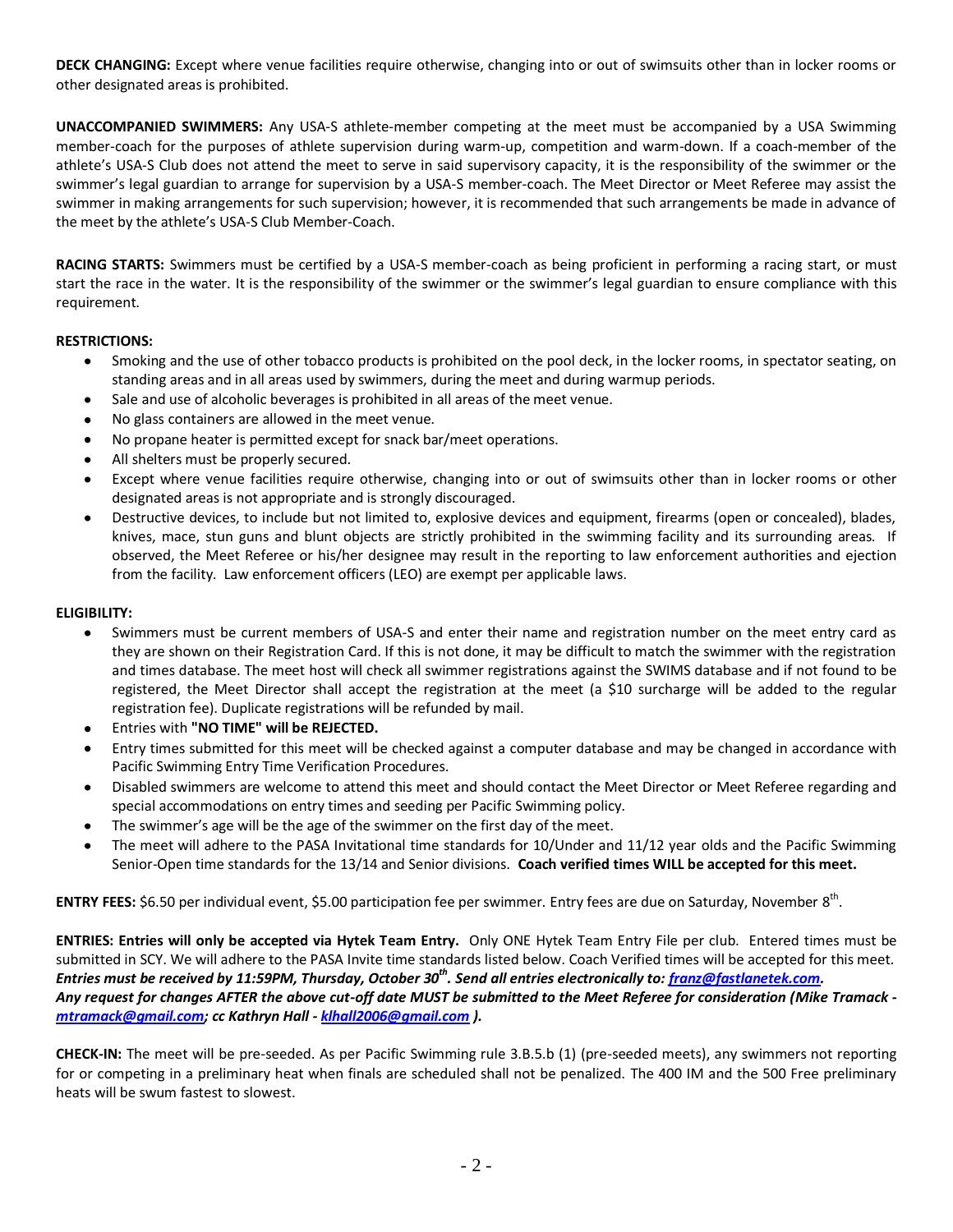**SCRATCHES:** Pacific Swimming rules Section 3.B.5.b (3) will be enforced. Swimmers qualifying for consolation finals or finals who do not wish to compete must scratch within 30 minutes after the announcement of qualifiers. During this period, qualifiers may also notify the referee that they may not intend to compete in consolation finals or finals. In this case they must declare their final intention within 30 minutes after the announcement of qualifiers following their last individual preliminary event. Any swimmer qualifying for a consolation final or final race in an individual event who fails to show up in said consolation final or final race prior to the deck referee calling the alternate shall be barred from further competition for the remainder of the meet. If the No-Show occurs on the last day that the swimmer is entered in an individual event in the meet, and no other individual event penalty is applicable, the swimmer shall then be fined \$25.00.

## **AWARDS:** None.

**ADMISSION:** Free. Programs will be emailed out to participating teams. Printed programs will not be sold at the meet.

**SNACK BAR & HOSPITALITY:** A snack bar will be open each day. Complimentary snacks and meals will be available ONLY for working officials and coaches.

**MISCELLANEOUS:** Participating teams should bring both timers and officials to work at the meet.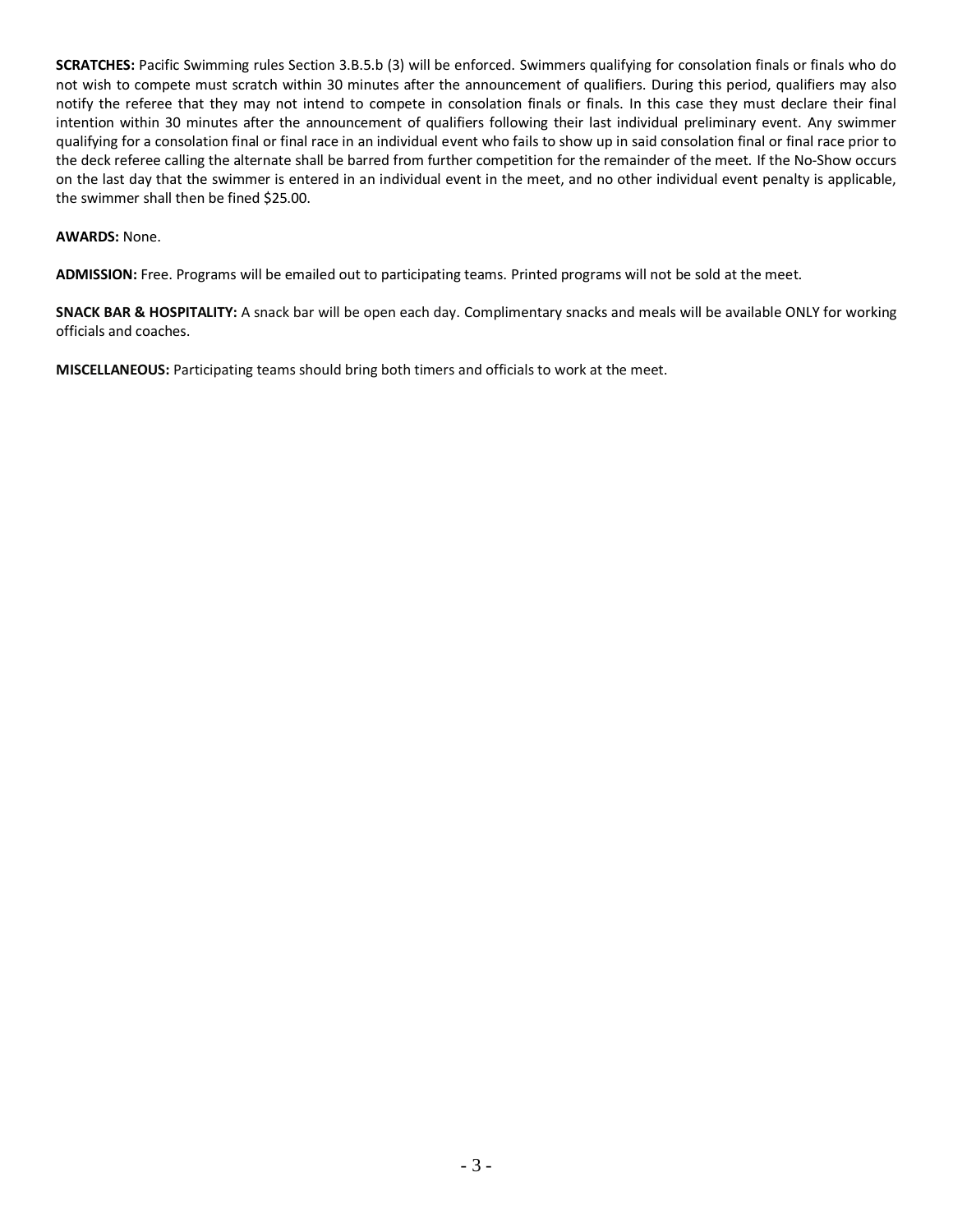| <b>PRELIMS</b>                                    |
|---------------------------------------------------|
| Events for Saturday, November 8, 2014 - Session A |

| <b>Minimum Entry</b><br><b>Time</b> | Girl  | Event      | <b>Age Group</b> | Boy            | <b>Minimum Entry</b><br><b>Time</b> |
|-------------------------------------|-------|------------|------------------|----------------|-------------------------------------|
| 2:18.49                             | 1     | 200 Free   | 13/14            | $\overline{2}$ | 2:09.99                             |
|                                     |       |            | Senior           |                |                                     |
| 3:02.59                             | 3     | 200 Breast | 13/14            | 4              | 2:52.49                             |
|                                     |       |            | Senior           |                |                                     |
| 2:42.39                             | 5     | 200 Fly    | 13/14            | 6              | 2:34.59                             |
|                                     |       |            | Senior           |                |                                     |
| 1:03.79                             | 7     | 100 Free   | 13/14            | 8              | 59.49                               |
|                                     |       |            | Senior           |                |                                     |
| 5:35.99                             | $9*$  | 400 IM*    | 13/14            | $10*$          | 5:24.79                             |
| 5:35.99                             | $11*$ | 400 IM*    | Senior           | $12*$          | 5:24.79                             |

\*Event 9, 10, 11 and 12 are timed finals events. The 400 IM is a timed finals event and will be swum as separate Senior and 13/14 events. The top 2 seeded heats of senior finals and the top heat of 13-14 year olds will be swum during finals.

| <b>Minimum Entry</b> | Girl | Event          | <b>Age Group</b> | Boy | Minimum Entry |
|----------------------|------|----------------|------------------|-----|---------------|
| Time                 |      |                |                  |     | <b>Time</b>   |
| 3:11.69              | 13   | 200 Breast     | 11/12            | 14  | 3:07.29       |
| 1:38.79              | 15   | 100 Breast     | 10 & Un          | 16  | 1:42.79       |
| 2:27.29              | 17   | 200 Free       | 11/12            | 18  | 2:27.49       |
| 2:47.89              | 19   | 200 Free       | 10 & Un          | 20  | 2:49.99       |
| 1:22.49              | 21   | <b>100 Fly</b> | 11/12            | 22  | 1:18.69       |
| 1:32.29              | 23   | <b>100 Fly</b> | 10 & Un          | 24  | 1:35.29       |
| 1:19.19              | 25   | 100 Back       | 11/12            | 26  | 1:17.49       |

**Events for Saturday, November 8, 2014 – Session B**

#### **Finals will be swum in the following order:**

11/12 200 breast 10 and under 100 breast 13/14 200 free Senior 200 free 11/12 200 free 10 and under 200 free 13/14 200 breast Senior 200 breast 11/12 100 fly 10 and under 100 fly 13/14 200 fly Senior 200 fly 11/12 100 back 13/14 100 free Senior 100 free 13/14 400 IM\* Senior 400 IM\*

#### **Event order for finals will be posted at the pool.**